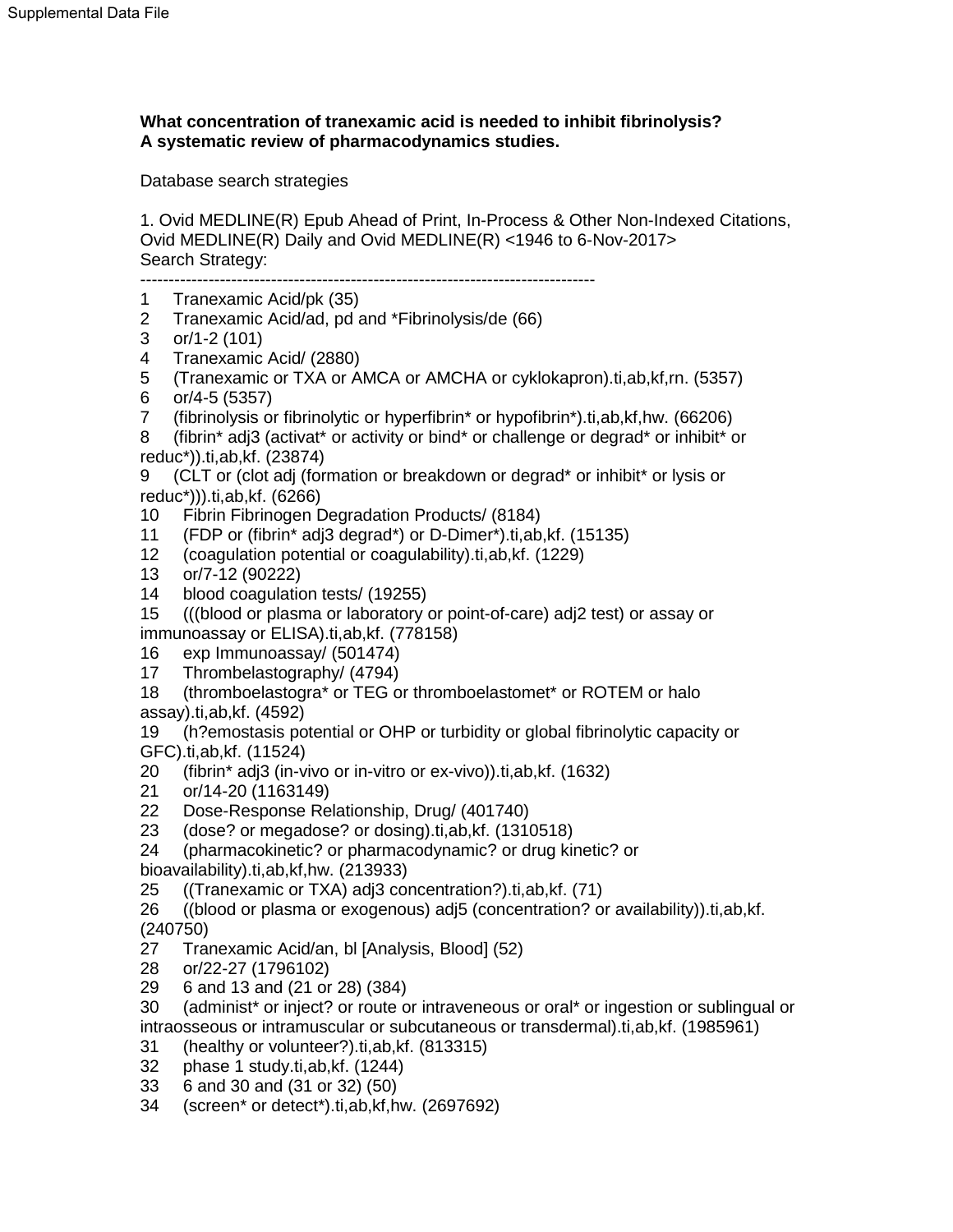35 (precise or precision or accurate or accuracy or reproducibility or reproducible or sensitiv<sup>\*</sup> or specific<sup>\*</sup> or validat<sup>\*</sup> or validity or reliable or reliability or standard<sup>\*</sup>).ti,ab,kf. (5595781)

- 36 "Reproducibility of Results"/ (371195)
- 37 exp "Sensitivity and Specificity"/ (547690)
- 38 or/34-37 (7404647)
- 39 29 and 38 (97)
- 40 3 or 33 or 39 (235)

41 (exp Animals/ or Animal Experimentation/ or exp Models, Animal/) not (exp Human Experimentation/ or Humans/) (4687080)

42 ((rat or rats or rodent\* or mouse or mice or murine or rabbit or rabbits or pigs or piglets or swine or porcine or sheep or lambs or ovine or cat or cats or feline or dog or dogs or canine or horse? or equine or cattle or bovine or monkey or marmoset?) not (human? or man)).ti. (2012897)

43 40 not (41 or 42) (195)

\*\*\*\*\*\*\*\*\*\*\*\*\*\*\*\*\*\*\*\*\*\*\*\*\*\*\*

2. Ovid Embase <1974 to 2017 Week 45> Search Strategy:

-------------------------------------------------------------------------------- 1 ((Tranexamic or TXA) adj3 concentration?).ti,ab,kw. (101)

2 tranexamic acid/cr, do, pk, pd [Drug Concentration, Drug Dose, Pharmacokinetics, Pharmacology] (1144)

- 3 \*fibrinolysis/ or fibrinolysis.ti. (19020)
- 4 (1 or 2) and 3 (84)
- 5 tranexamic acid/ (10318)
- 6 (Tranexamic or TXA or AMCA or AMCHA or cyklokapron).ti,ab,kw,rn. (11350)
- 7 5 or 6 (11382)
- 8 (fibrinolysis or fibrinolytic or hyperfibrin\* or hypofibrin\*).ti,ab,kw,hw. (86736)

9 (fibrin\* adj3 (activat\* or activity or bind\* or challenge or degrad\* or inhibit\* or reduc\*)).ti,ab,kw. (28006)

- 10 FDP.ab. (3248)
- 11 fibrin degradation product/ (3695)
- 12 D dimer/ (15932)
- 13 d-dimer?.ti,ab,kw. (14309)
- 14 (coagulation potential or coagulability).ti,ab,kw,hw. (1411)
- 15 or/8-14 (116234)
- 16 blood examination/ (12265)
- 17 blood clotting test/ (13175)
- 18 ((blood or plasma or laboratory) adj2 test?).ti,ab,kw. (84929)
- 19 laboratory test/ or exp immunoassay/ or enzyme linked immunosorbent assay/ (633832)
- 20 "point of care testing"/ (9694)
- 21 (assay or immunoassay or ELISA).ti,ab,kw,hw. (1301901)
- 22 thromboelastography/ (7157)
- 23 (thromboelastogra\* or TEG or thromboelastomet\* or ROTEM or halo assay).ti,ab,kw. (6955)
- 24 (h?emostasis potential or OHP or turbidity or global fibrinolytic capacity or GFC).ti,ab,kw. (14250)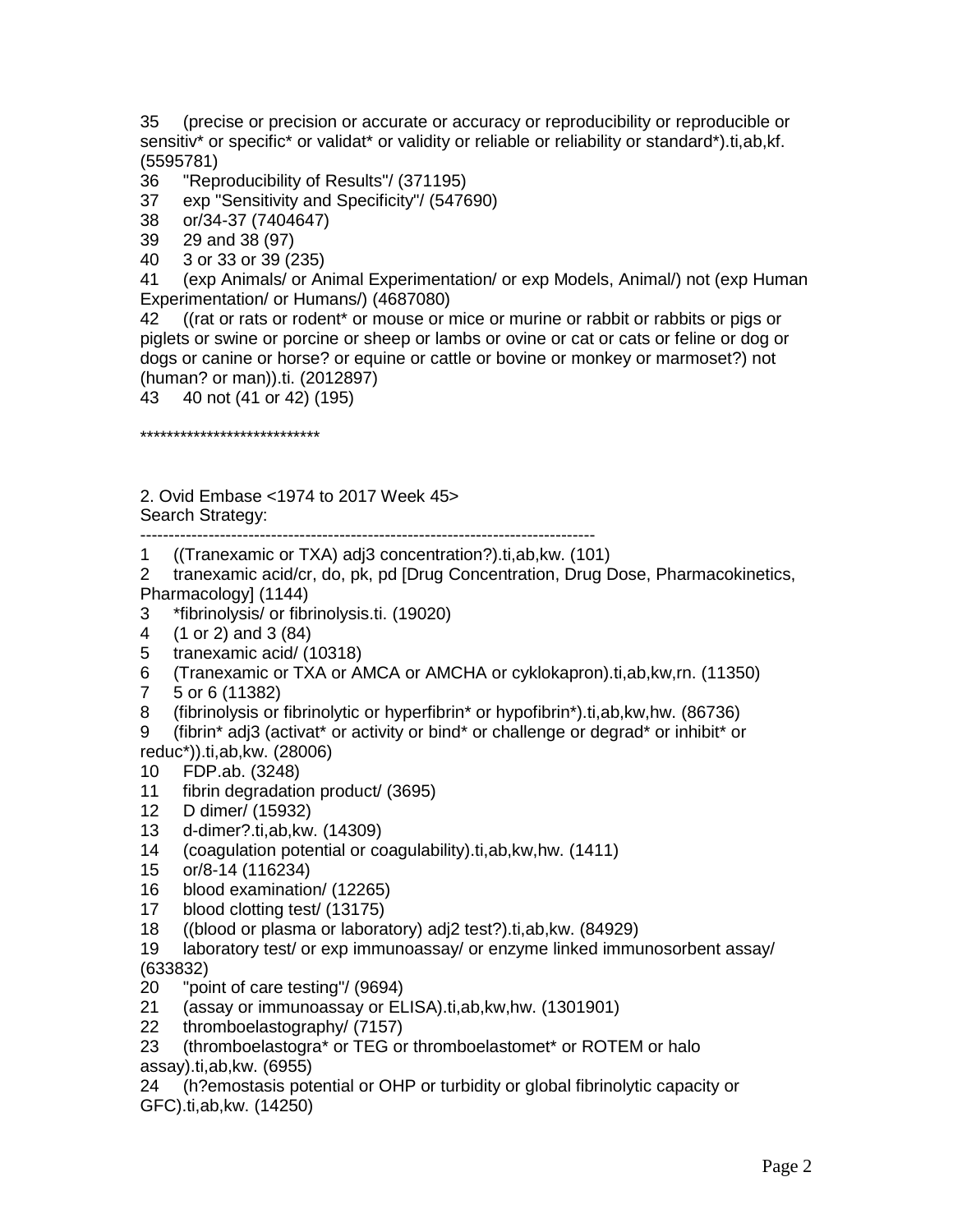- 25 (in-vivo or in-vitro or ex-vivo).ti,ab,kw,hw. (2534364)
- 26 or/16-25 (3820753)
- 27 concentration response/ or dose response/ or \*drug response/ (511691)
- 28 exp \*pharmacokinetic parameters/ (40600)
- 29 pharmacokinetic parameters/ or maximum plasma concentration/ or minimum plasma concentration/ or time to maximum plasma concentration/ (41263)
- 30 drug blood level/ or drug concentration/ (214800)
- 31 dosage schedule comparison/ or drug dose/ (31666)
- 32 (dose or megadose or dosing).ti,ab,kw,hw. (1906512)
- 33 exp pharmacokinetics/ (636262)
- 34 exp pharmacodynamics/ (3308492)
- 35 (pharmacokinetic? or pharmacodynamic? or drug kinetic? or
- bioavailability).ti,ab,kw. (271093)

36 ((blood or plasma or exogenous) adj5 (concentration? or availability)).ti,ab,kw. (273308)

- 37 (concentration? or bioavailability).ti. (183268)
- 38 or/27-37 (5007432)
- 39 7 and 15 and 26 and 38 (277)
- 40 diagnostic accuracy/ (222438)
- 41 "sensitivity and specificity"/ (287582)
- 42 exp reliability/ (147198)
- 43 (screen\* or detect\*).ti,ab,kw,hw. (3489147)
- 44 (precise or precision or accurate or accuracy or reproducibility or reproducible or sensitiv<sup>\*</sup> or specific<sup>\*</sup> or validat<sup>\*</sup> or validity or reliable or reliability or standard<sup>\*</sup>).ti,ab, kw. (6656267)
- 45 Gold standard/ (42694)
- 46 consensus/ (50989)
- 47 validity/ (44067)
- 48 screening/ or screening test/ (230406)
- 49 intermethod comparison/ (231748)
- 50 practice guideline/ (322403)
- 51 or/40-50 (9183650)
- 52 39 and 51 (104)
- 53 phase 1 clinical trial/ (40303)
- 54 normal human/ (730820)
- 55 (healthy or volunteer?).ti,ab,kw. (1035912)
- 56 or/53-55 (1574780)

57 ((Tranexamic or TXA or AMCA or AMCHA or cyklokapron) adj3 (administ\* or inject? or route or intraveneous or oral\* or ingestion or sublingual or intraosseous or intramuscular or subcutaneous or transdermal)).ti,ab,kw. (919)

58 56 and 57 (33)

59 Animal experiment/ not (human experiment/ or human/) (1947395)

60 ((rat or rats or rodent\* or mouse or mice or murine or rabbit or rabbits or pigs or piglets or swine or porcine or sheep or lambs or ovine or cat or cats or feline or dog or dogs or canine or horse? or equine or cattle or bovine or monkey or marmoset?) not (human? or man)).ti. (2155370)

61 59 or 60 (3191461)

62 (4 or 52 or 58) not 61 (184)

\*\*\*\*\*\*\*\*\*\*\*\*\*\*\*\*\*\*\*\*\*\*\*\*\*\*\*